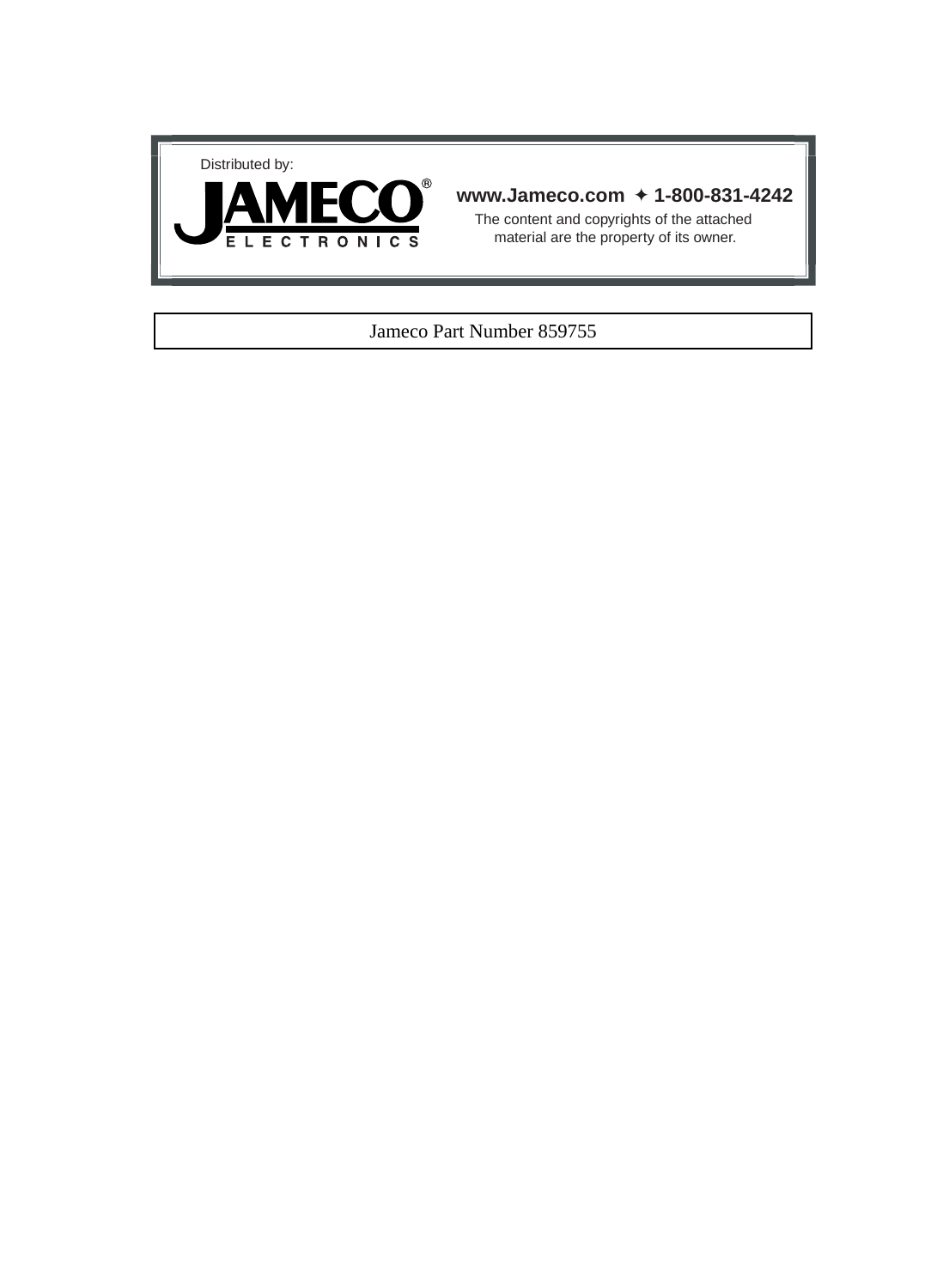

## **Features**

- **Integrated phase-locked loop (PLL)**
- **Commercial and industrial operation**
- **Flash-programmable**
- **Field-programmable**
- **2-wire serial programming interface**
- **Low-skew, low-jitter, high-accuracy outputs**
- **3.3V operation with 2.5V output option**
- **16-lead TSSOP**

## **Benefits**

- **Internal PLL to generate six outputs up to 200 MHz. Able to generate custom frequencies from an external crystal or a driven source.**
- **Performance guaranteed for applications that require an extended temperature range.**
- **Nonvolatile reprogrammable technology allows easy customization, quick turnaround on design changes and product performance enhancements, and better inventory control. Parts can be reprogrammed up to 100**

**times, reducing inventory of custom parts and providing an easy method for upgrading existing designs.**

- **The CY22150 can be programmed at the package level. In-house programming of samples and prototype quantities is available using the CY3672 FTG Development Kit. Production quantities are available through Cypress's value-added distribution partners or by using third party programmers from BP Microsystems, HiLo Systems, and others.**
- **The CY22150 provides an industry-standard interface for volatile, system-level customization of unique frequencies and options. Serial programming and reprogramming allows quick design changes and product enhancements, eliminates inventory of old design parts, and simplifies manufacturing.**
- **High performance suited for commercial, industrial, networking, telecomm and other general-purpose applications.**
- **Application compatibility in standard and low-power systems.**
- **Industry-standard packaging saves on board space**.



**Cypress Semiconductor Corporation** • 3901 North First Street • San Jose, CA 95134 • 408-943-2600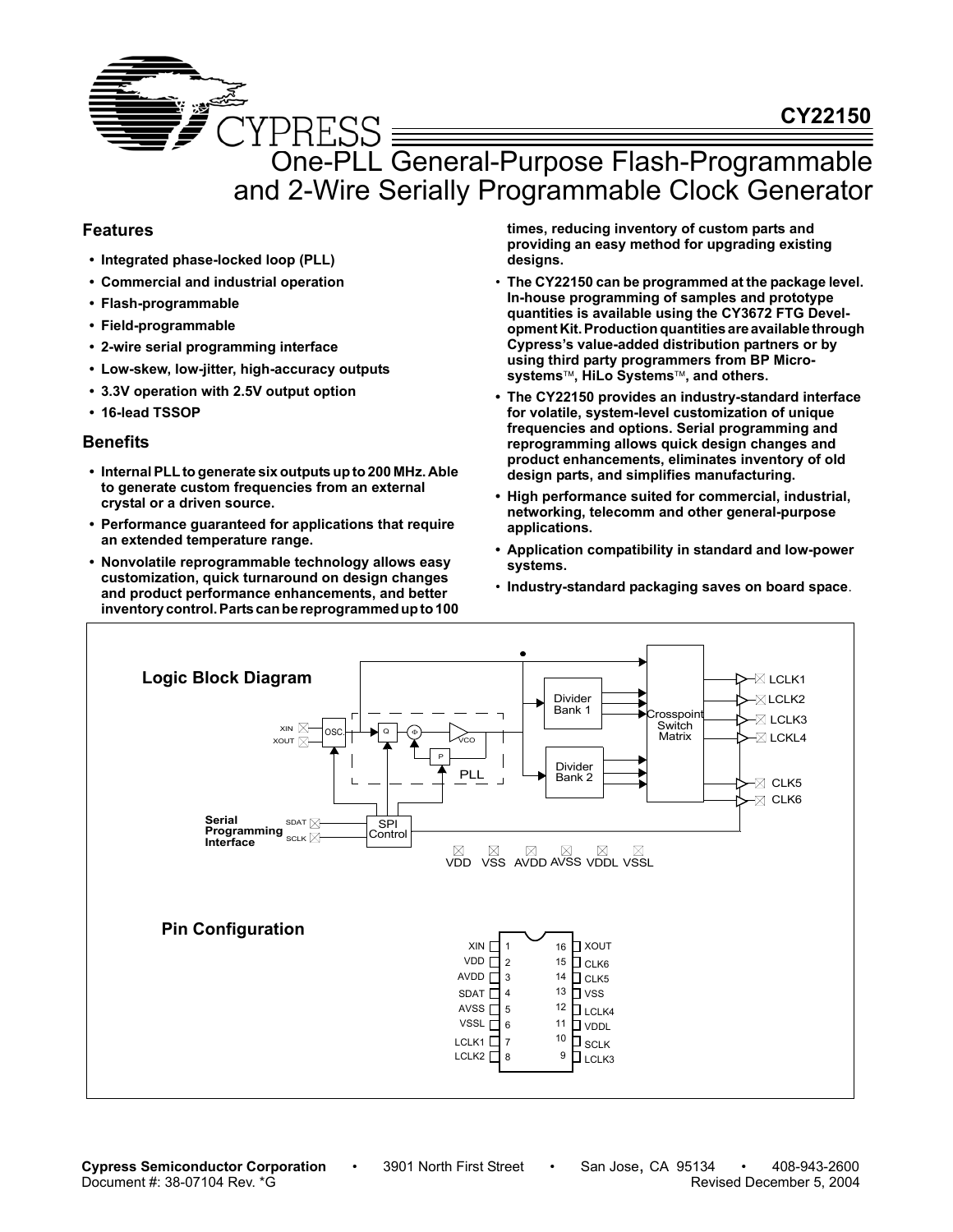

| <b>Part Number</b> | <b>Outputs</b> | <b>Input Frequency Range</b>                                    | <b>Output Frequency Range</b>                                                                       | <b>Specifications</b>                                                 |
|--------------------|----------------|-----------------------------------------------------------------|-----------------------------------------------------------------------------------------------------|-----------------------------------------------------------------------|
| CY22150FC          | 6              | 8 MHz-30 MHz (external crystal)<br>1 MHz-133 MHz (driven clock) | 80 kHz-200 MHz (3.3V)<br>80 KHz-166.6 MHz (2.5V)                                                    | Field programmable<br>Serially programmable<br>Commercial temperature |
| CY22150FI          | 6              | 8 MHz-30 MHz (external crystal)<br>1 MHz–133 MHz (driven clock) | $ 80 \text{ kHz} - 166.6 \text{ MHz} (3.3 \text{V}) $<br>$ 80 \text{ KHz} - 150 \text{ MHz}$ (2.5V) | Field programmable<br>Serially programmable<br>Industrial temperature |

## **Pin Definitions**

| <b>Pin Name</b>     | <b>Pin Number</b> | <b>Pin Description</b>                                                                                                                                                                                                                                              |
|---------------------|-------------------|---------------------------------------------------------------------------------------------------------------------------------------------------------------------------------------------------------------------------------------------------------------------|
| <b>XIN</b>          |                   | <b>Reference Input.</b> Driven by a crystal $(8 MHz - 30 MHz)$ or external clock $(1 MHz - 133 MHz)$ .<br>Programmable input load capacitors allow for maximum flexibility in selecting a crystal,<br>regardless of manufacturer, process, performance, or quality. |
| <b>VDD</b>          | $\overline{2}$    | 3.3V voltage supply                                                                                                                                                                                                                                                 |
| <b>AVDD</b>         | 3                 | 3.3V analog voltage supply                                                                                                                                                                                                                                          |
| <b>SDAT</b>         | 4                 | Serial data input                                                                                                                                                                                                                                                   |
| <b>AVSS</b>         | 5                 | Analog ground                                                                                                                                                                                                                                                       |
| <b>VSSL</b>         | 6                 | <b>LCLK</b> ground                                                                                                                                                                                                                                                  |
| LCLK1               | 7                 | Configurable clock output 1 at $V_{\text{DDI}}$ level (3.3V or 2.5V)                                                                                                                                                                                                |
| LCLK <sub>2</sub>   | 8                 | <b>Configurable clock output 2 at <math>V_{\text{DDI}}</math> level (3.3V or 2.5V)</b>                                                                                                                                                                              |
| LCLK3               | 9                 | <b>Configurable clock output 3 at <math>V_{\text{DDI}}</math> level (3.3V or 2.5V)</b>                                                                                                                                                                              |
| <b>SCLK</b>         | 10                | Serial clock input                                                                                                                                                                                                                                                  |
| <b>VDDL</b>         | 11                | <b>LCLK voltage supply (2.5V or 3.3V)</b>                                                                                                                                                                                                                           |
| LCLK4               | 12 <sup>2</sup>   | <b>Configurable clock output 4 at <math>V_{\text{DDI}}</math> level (3.3V or 2.5V)</b>                                                                                                                                                                              |
| <b>VSS</b>          | 13                | Ground                                                                                                                                                                                                                                                              |
| CLK <sub>5</sub>    | 14                | <b>Configurable clock output 5 (3.3V)</b>                                                                                                                                                                                                                           |
| CLK <sub>6</sub>    | 15                | Configurable clock output 6 (3.3V)                                                                                                                                                                                                                                  |
| XOUT <sup>[1]</sup> | 16                | <b>Reference output</b>                                                                                                                                                                                                                                             |

## **Frequency Calculation and Register Definitions**

The CY22150 is an extremely flexible clock generator with four basic variables that can be used to determine the final output frequency. They are the input reference frequency (REF), the internally calculated P and Q dividers, and the post divider, which can be a fixed or calculated value. There are three basic formulas for determining the final output frequency of a CY22150-based design:

- CLK = ((REF \* P)/Q)/Post Divider
- CLK = REF/Post Divider
- $\cdot$  CLK = REF.

**Note:** 

The basic PLL block diagram is shown in *Figure 1*. Each of the six clock outputs on the CY22150 has a total of seven output options available to it. There are six post divider options available: /2 (two of these), /3, /4, /DIV1N and /DIV2N. DIV1N and DIV2N are independently calculated and are applied to individual output groups. The post divider options can be applied to the calculated VCO frequency ((REF\*P)/Q) or to the REF directly.

In addition to the six post divider output options, the seventh option bypasses the PLL and passes the REF directly to the crosspoint switch matrix.

<sup>1.</sup> Float XOUT if XIN is driven by an external clock source.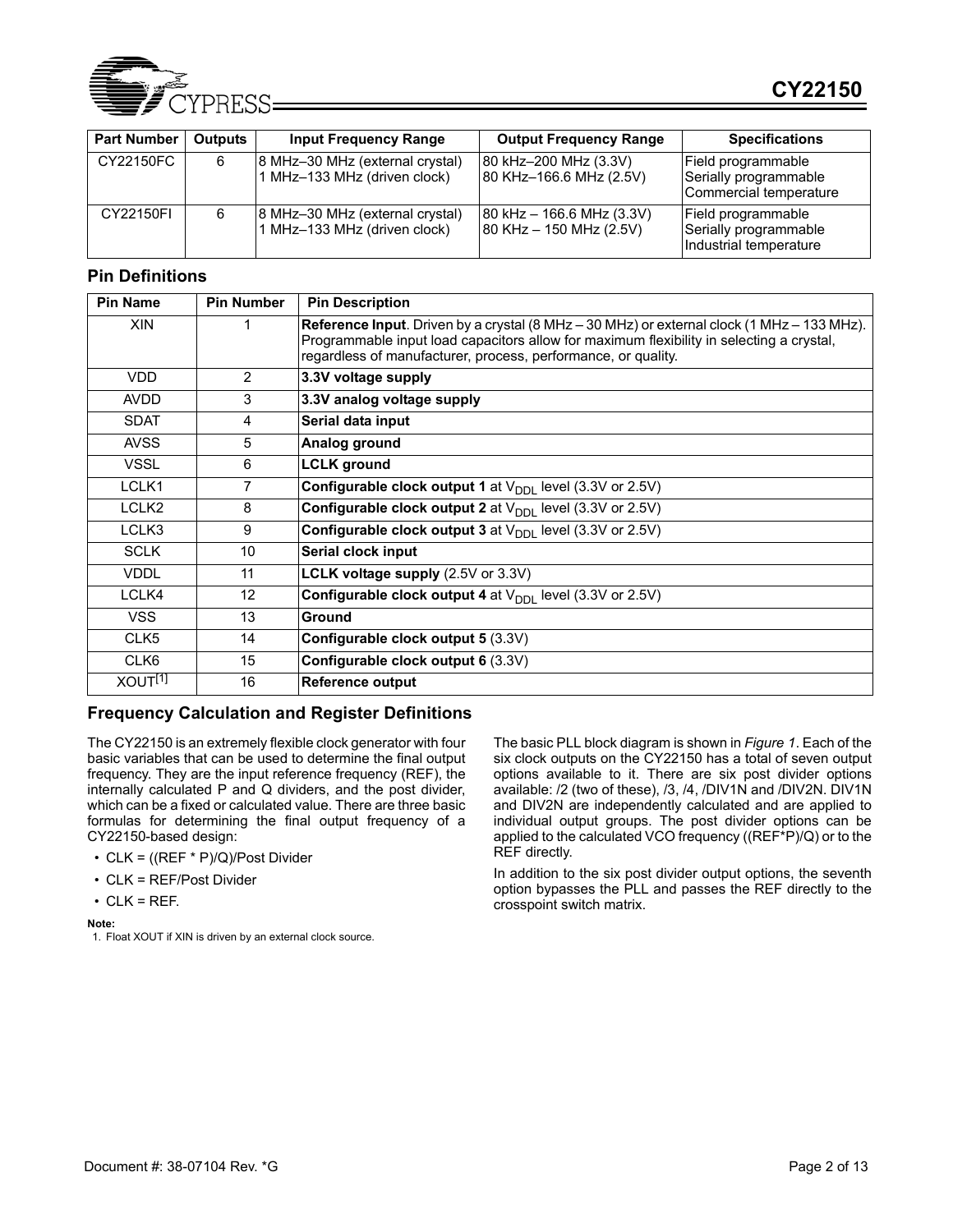



**Figure 1. Basic Block Diagram of CY22150 PLL**

## **Default Start-up Condition for the CY22150**

The default (programmed) condition of the device is generally set by the distributor who programs the device using a customer-specific JEDEC file produced by CyClocksRT™. Parts shipped from the factory are blank and unprogrammed. In this condition, all bits are set to 0, all outputs are three-stated, and the crystal oscillator circuit is active.

While you can develop your own subroutine to program any or all of the individual registers described in the following pages, it may be easier to use CyClocksRT to produce the required register setting file.

The serial interface address of the CY22150 is 69H. Should there be a conflict with any other devices in your system, this can also be changed using CyClocksRT.

## **Frequency Calculations and Register Definitions Using the Serial Programming Interface**

The CY22150 provides an industry standard serial interface for volatile, in-system programming of unique frequencies and options. Serial programming and reprogramming allows for quick design changes and product enhancements, eliminates inventory of old design parts, and simplifies manufacturing.

The Serial Programming Interface (SPI) provides volatile programming, i.e., when the target system is powered down, the CY22150 reverts to its pre-SPI state, as defined above (programmed or unprogrammed). When the system is

powered back up again, the SPI registers will need to be reconfigured again.

All programmable registers in the CY22150 are addressed with eight bits and contain eight bits of data. The CY22150 is a slave device with an address of 1101001 (69H).

*Table 1* lists the SPI registers and their definitions. Specific register definitions and their allowable values are listed below.

#### **Reference Frequency**

The REF can be a crystal or a driven frequency. For crystals, the frequency range must be between 8 MHz and 30 MHz. For a driven frequency, the frequency range must be between 1 MHz and 133 MHz.

#### *Using a Crystal as the Reference Input*

The input crystal oscillator of the CY22150 is an important feature because of the flexibility it allows the user in selecting a crystal as a REF source. The input oscillator has programmable gain, allowing for maximum compatibility with a reference crystal, regardless of manufacturer, process, performance and quality.

#### *Programmable Crystal Input Oscillator Gain Settings*

The Input crystal oscillator gain (XDRV) is controlled by two bits in register 12H, and are set according to *Table 2*. The parameters controlling the gain are the crystal frequency, the internal crystal parasitic resistance (ESR, available from the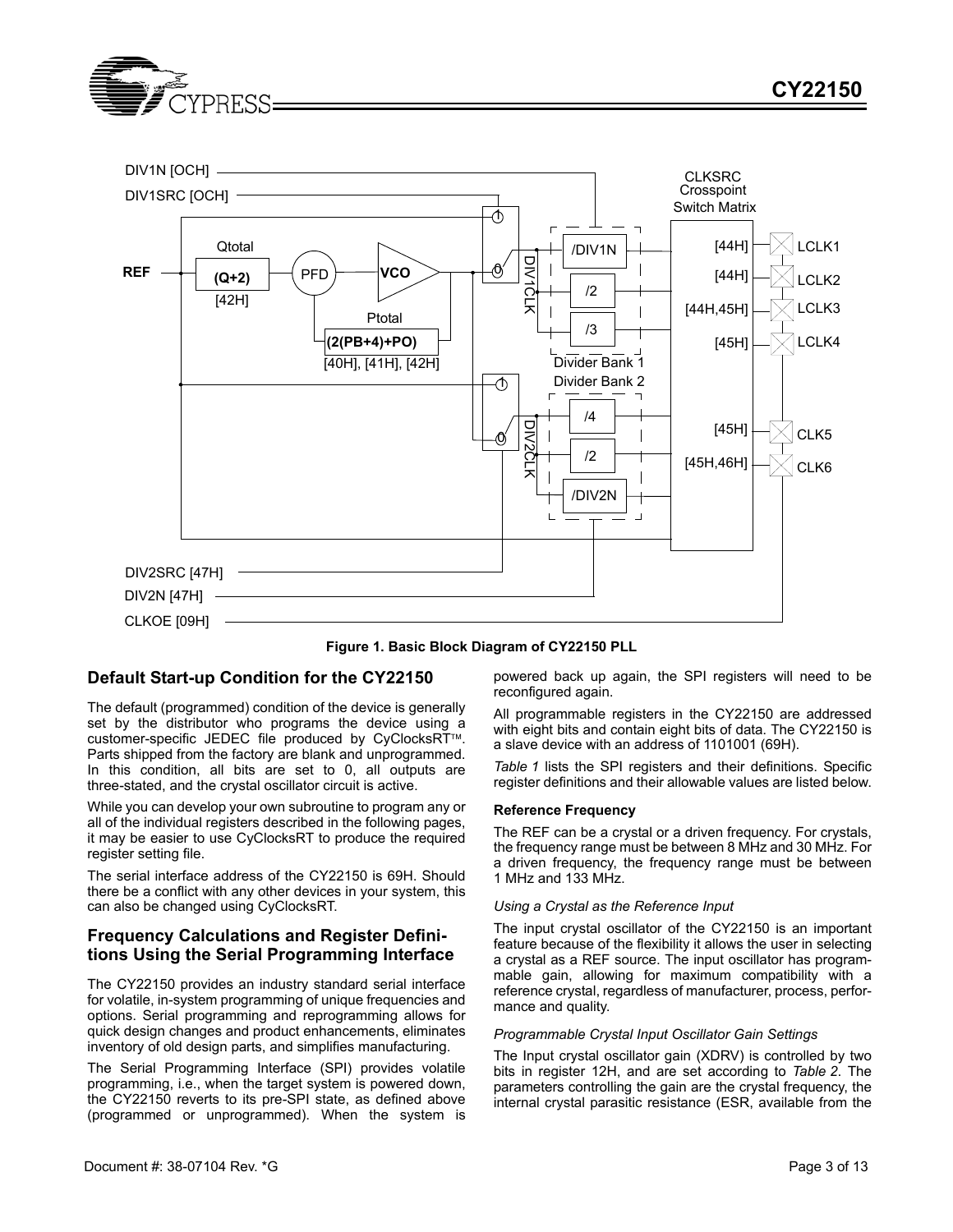

manufacturer), and the CapLoad setting during crystal start-up.

Bits 3 and 4 of register 12H control the input crystal oscillator gain setting. Bit 4 is the MSB of the setting, and bit 3 is the LSB. The setting is programmed according to *Table 2*. All other bits in the register are reserved and should be programmed as shown in *Table 3*.

## *Using an External Clock as the Reference Input*

The CY22150 can also accept an external clock as reference, with speeds up to 133 MHz. With an external clock, the XDRV (register 12H) bits must be set according to *Table 4*.

| Register   | <b>Description</b>                        | D7                  | D <sub>6</sub>                                               | D <sub>5</sub> | D4                                                           | D <sub>3</sub> | D <sub>2</sub> | D <sub>1</sub>                                       | D <sub>0</sub> |
|------------|-------------------------------------------|---------------------|--------------------------------------------------------------|----------------|--------------------------------------------------------------|----------------|----------------|------------------------------------------------------|----------------|
| 09H        | <b>CLKOE</b> control                      | 0                   | 0                                                            | CLK6           | CLK <sub>5</sub>                                             | LCLK4          | LCLK3          | LCLK <sub>2</sub>                                    | LCLK1          |
| <b>OCH</b> | DIV1SRC mux and<br>DIV1N divider          | DIV1SRC             | DIV1N(6)                                                     | DIV1N(5)       | DIV1N(4)                                                     | DIV1N(3)       | DIV1N(2)       | DIV1N(1)                                             | DIV1N(0)       |
| 12H        | Input crystal oscillator<br>drive control | $\Omega$            | $\mathbf{0}$                                                 |                | XDRV(1)                                                      | XDRV(0)        | $\Omega$       | $\Omega$                                             | 0              |
| 13H        | Input load capacitor<br>control           | CapLoad<br>(7)      | CapLoad<br>(6)                                               | CapLoad<br>(5) | CapLoad<br>(4)                                               | CapLoad<br>(3) | CapLoad<br>(2) | CapLoad<br>(1)                                       | CapLoad<br>(0) |
| 40H        | Charge Pump and PB                        |                     |                                                              | 0              | Pump(2)                                                      | Pump(1)        | Pump(0)        | PB(9)                                                | PB(8)          |
| 41H        | counter                                   | PB(7)               | PB(6)                                                        | PB(5)          | PB(4)                                                        | PB(3)          | PB(2)          | PB(1)                                                | PB(0)          |
| 42H        | PO counter, Q<br>counter                  | PO.                 | Q(6)                                                         | Q(5)           | Q(4)                                                         | Q(3)           | Q(2)           | Q(1)                                                 | Q(0)           |
| 44H        | Crosspoint switch<br>matrix control       | CLKSRC2 CLKSRC1     | for LCLK1   for LCLK1                                        |                | CLKSRC0 CLKSRC2 CLKSRC1<br>for LCLK1   for LCLK2   for LCLK2 |                |                | CLKSRC0 CLKSRC2<br>for LCLK2   for LCLK3   for LCLK3 | CLKSRC1        |
| 45H        |                                           |                     | CLKSRC0 CLKSRC2 CLKSRC1<br>for LCLK3   for LCLK4   for LCLK4 |                | for LCLK4                                                    | for CLK5       | for CLK5       | CLKSRC0 CLKSRC2 CLKSRC1 CLKSRC0 CLKSRC2<br>for CLK5  | for CLK6       |
| 46H        |                                           | CLKSRC1<br>for CLK6 | <b>CLKSRC0</b><br>for CLK6                                   |                |                                                              |                |                |                                                      |                |
| 47H        | DIV2SRC mux and<br>DIV2N divider          | DIV2SRC             | DIV2N(6)                                                     | DIV2N(5)       | DIV2N(4)                                                     | DIV2N(3)       | DIV2N(2)       | DIV2N(1)                                             | DIV2N(0)       |

## **Table 1. Summary Table – CY22150 Programmable Registers**

## **Table 2. Programmable Crystal Input Oscillator Gain Settings**

|               | <b>Cap Register Settings</b>                   |            | $00H - 80H$   |            | $80H - COH$  |              | COH-FFH    |
|---------------|------------------------------------------------|------------|---------------|------------|--------------|--------------|------------|
|               | <b>Effective Load Capacitance</b><br>(CapLoad) |            | 6 pF to 12 pF |            | 12pF to 18pF | 18pF to 30pF |            |
|               | <b>Crystal ESR</b>                             | $30\Omega$ | $60\Omega$    | $30\Omega$ | $60\Omega$   | $30\Omega$   | $60\Omega$ |
| Crystal Input | $8 - 15$ MHz                                   | 00         | 01            | 01         | 10           | 01           | 10         |
| Frequency     | $15 - 20$ MHz                                  | 01         | 10            | 01         | 10           | 10           | 10         |
|               | $20 - 25$ MHz                                  | 01         | 10            | 10         | 10           | 10           |            |
|               | $25 - 30$ MHz                                  | 10         | 10            | 10         | 11           | 11           | N/A        |

## **Table 3. Bit Locations and Values**

| Address      | $-$ | D6<br>- - | <b>DE</b><br>יש<br>$\sim$ | . 24    | n o<br>υJ | DC.<br>◡▵ | D4 | D <sub>(</sub> |
|--------------|-----|-----------|---------------------------|---------|-----------|-----------|----|----------------|
| 10日<br>ו ובי |     |           |                           | XDRV(1) | XDRV(0)   |           |    |                |

## **Table 4. Programmable External Reference Input Oscillator Drive Settings**

| <b>Reference Frequency</b> | 25 MHz | 50 MHz | 90 MHz | <b>133 MHz</b> |
|----------------------------|--------|--------|--------|----------------|
|                            | -      | 25 –   | $50 -$ | 9በ –           |
| <b>Drive Setting</b>       | 00     |        | 10     |                |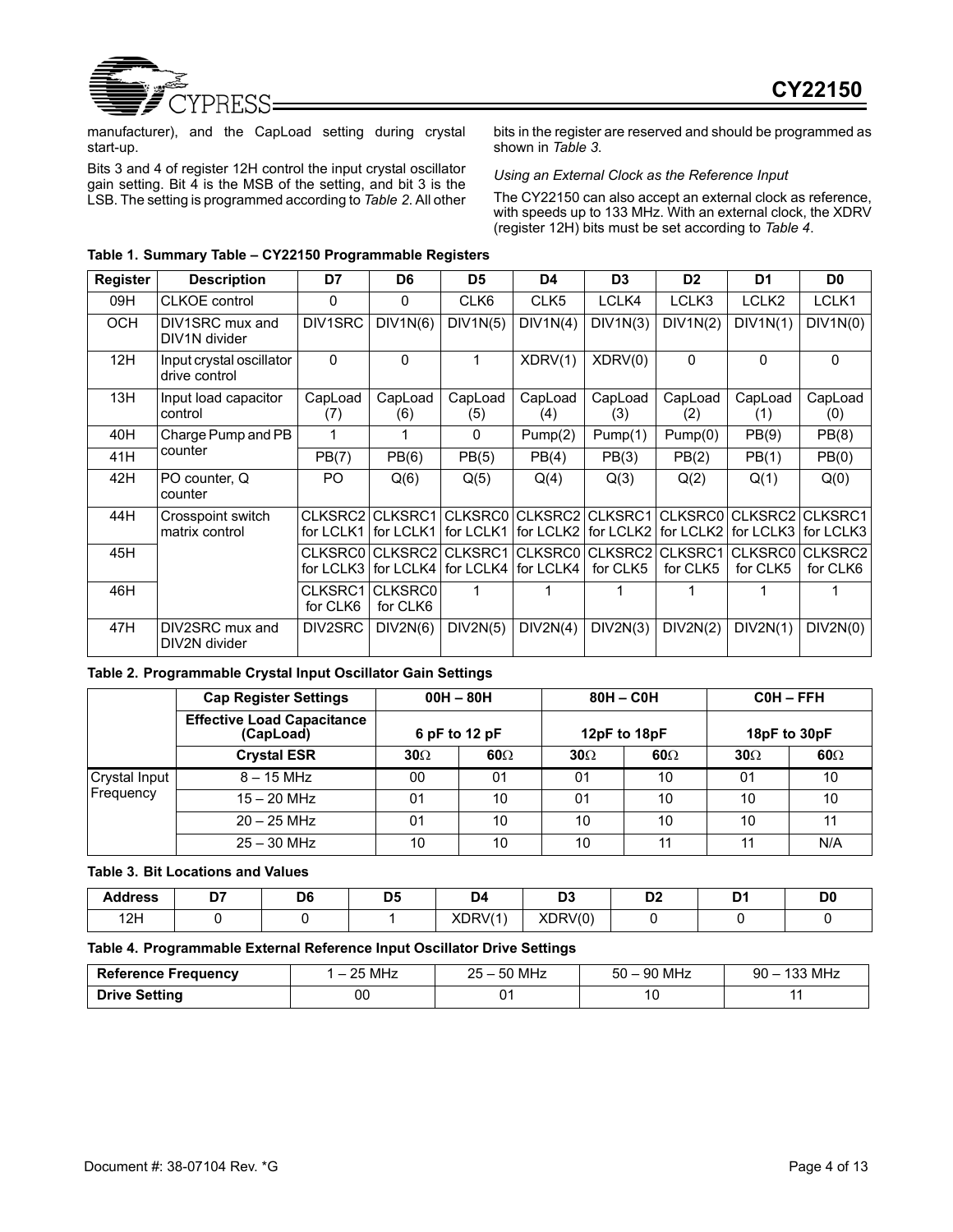

#### *Input Load Capacitors*

Input load capacitors allow the user to set the load capacitance of the CY22150 to match the input load capacitance from a crystal. The value of the input load capacitors is determined by 8 bits in a programmable register [13H]. Total load capacitance is determined by the formula:

CapLoad =  $(C_L - C_{BRD} - C_{CHIP})/0.09375$  pF

where:

- $C_1$  = specified load capacitance of your crystal.
- $\cdot$  C<sub>BRD</sub> = the total board capacitance, due to external capacitors and board trace capacitance. In CyClocksRT, this value defaults to 2 pF.
- $C_{CHIP}$  = 6 pF.
- 0.09375 pF = the step resolution available due to the 8-bit register.

In CyclocksRT, only the crystal capacitance  $(C_1)$  is specified.  $C_{CHIP}$  is set to 6 pF, and  $C_{BRD}$  defaults to 2 pF. If your board capacitance is higher or lower than 2 pF, the formula above can be used to calculate a new CapLoad value and programmed into register 13H.

In CyClocksRT, enter the crystal capacitance  $(C_1)$ . The value of CapLoad will be determined automatically and programmed into the CY22150. Through the SDAT and SCLK pins, the value can be adjusted up or down if your board capacitance is greater or less than 2 pF. For an external clock source, CapLoad defaults to 0. See *Table 5* for CapLoad bit locations and values.

The input load capacitors are placed on the CY22150 die to reduce external component cost. These capacitors are true parallel-plate capacitors, designed to reduce the frequency shift that occurs when non-linear load capacitance is affected by load, bias, supply and temperature changes.

## **PLL Frequency, Q Counter [42H(6..0)]**

The first counter is known as the Q counter. The Q counter divides REF by its calculated value. Q is a 7 bit divider with a maximum value of 127 and minimum value of 0. The primary value of Q is determined by 7 bits in register 42H (6..0), but 2 is added to this register value to achieve the total  $Q$ , or  $Q_{total}$ .  $Q_{total}$  is defined by the formula:

## $Q_{total} = Q + 2$

The minimum value of  $Q_{total}$  is 2. The maximum value of  $Q_{total}$ is 129. Register 42H is defined in the table.

Stable operation of the CY22150 cannot be guaranteed if  $REF/Q_{total}$  falls below 250 kHz.  $Q_{total}$  bit locations and values are defined in *Table 6*.

# **PLL Frequency, P Counter [40H(1..0)], [41H(7..0)], [42H(7)**

The next counter definition is the P (product) counter. The P counter is multiplied with the  $(REF/Q_{total})$  value to achieve the VCO frequency. The product counter, defined as  $P_{total}$ , is made up of two internal variables, PB and PO. The formula for calculating  $P_{total}$  is:

# **Ptotal = (2(PB + 4) + PO)**.

PB is a 10-bit variable, defined by registers 40H(1:0) and 41H(7:0). The 2 LSBs of register 40H are the two MSBs of variable PB. Bits 4..2 of register 40H are used to determine the charge pump settings (see Section 5). The 3 MSBs of register 40H are preset and reserved and cannot be changed. PO is a single bit variable, defined in register 42H(7). This allows for odd numbers in P<sub>total</sub>.

The remaining seven bits of 42H are used to define the Q counter, as shown in *Table 6*.

The minimum value of  $P_{total}$  is 8. The maximum value of  $P_{total}$ is 2055. To achieve the minimum value of  $P_{total}$ , PB and  $\overline{P}\overline{O}$ should both be programmed to 0. To achieve the maximum value of P<sub>total</sub>, PB should be programmed to 1023, and PO should be programmed to 1.

Stable operation of the CY22150 cannot be guaranteed if the value of  $(P_{total}*(REF/Q_{total}))$  is above 400 MHz or below 100 MHz. Registers 40H, 41H and 42H are defined in *Table 7*. PLL Post Divider Options [OCH(7..0)], [47H(7..0)]

The output of the VCO is routed through two independent muxes, then to two divider banks to determine the final clock output frequency. The mux determines if the clock signal feeding into the divider banks is the calculated VCO frequency or REF. There are two select muxes (DIV1SRC and DIV2SRC) and two divider banks (Divider Bank 1 and Divider Bank 2) used to determine this clock signal. The clock signal passing through DIV1SRC and DIV2SRC is referred to as DIV1CLK and DIV2CLK, respectively.

The divider banks have 4 unique divider options available: /2, /3, /4, and /DIVxN. DIVxN is a variable that can be independently programmed (DIV1N and DIV2N) for each of the two divider banks. The minimum value of DIVxN is 4. The maximum value of DIVxN is 127. A value of DIVxN below 4 is not guaranteed to work properly.

DIV1SRC is a single bit variable, controlled by register OCH. The remaining seven bits of register OCH determine the value of post divider DIV1N.

DIV2SRC is a single bit variable, controlled by register 47H. The remaining seven bits of register 47H determine the value of post divider DIV2N.

Register OCH and 47H are defined in *Table 8*.

## **Charge Pump Settings [40H(2..0)]**

The correct pump setting is important for PLL stability. Charge pump settings are controlled by bits (4..2) of register 40H, and are dependent on internal variable PB (see "*PLL Frequency, P Counter[40H(1..0)], [41H(7..0)], [42H(7)]*"). *Table 9* summarizes the proper charge pump settings, based on Ptotal.

See *Table 10* for register 40H bit locations and values.

#### **Table 5. Input Load Capacitor Register Bit Settings**

| <b>Address</b> |            |            |                                                                                | D4 |  | D(         |
|----------------|------------|------------|--------------------------------------------------------------------------------|----|--|------------|
| 13H            | CapLoad(7) | CapLoad(6) | $ $ CapLoad(5) $ $ CapLoad(4) $ $ CapLoad(3) $ $ CapLoad(2) $ $ CapLoad(1) $ $ |    |  | CapLoad(0) |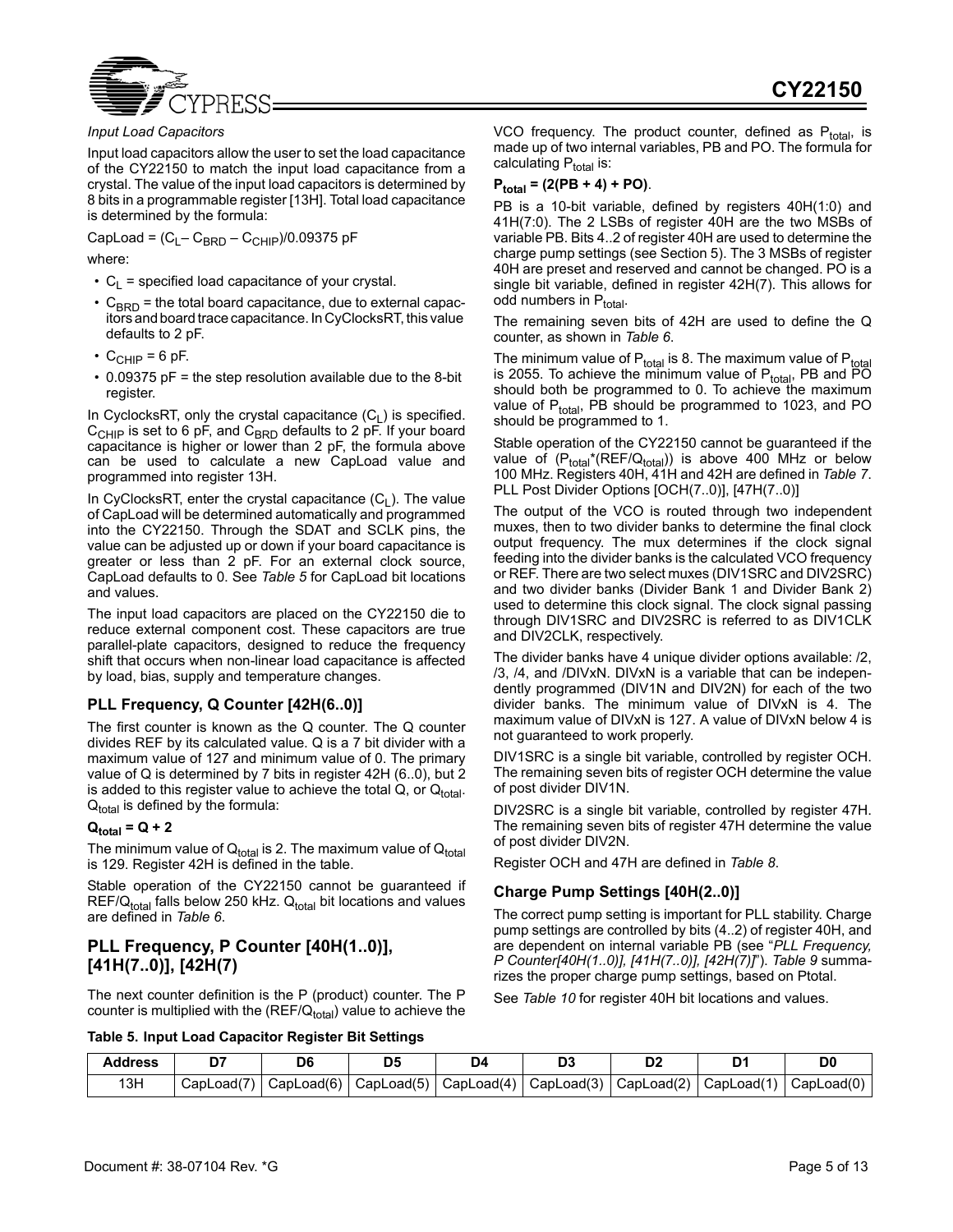

## **Table 6. P Counter Register Definition**

| <b>Address</b> | D7        | D <sub>6</sub> | D <sub>5</sub> | D4      | D <sub>3</sub> | D2      | D <sub>1</sub> | D <sub>0</sub> |
|----------------|-----------|----------------|----------------|---------|----------------|---------|----------------|----------------|
| 40H            |           |                |                | Pump(2) | Pump(1)        | Pump(0) | PB(9)          | PB(8)          |
| 41H            | PB(7)     | <b>PB(6)</b>   | PB(5)          | PB(4)   | PB(3)          | PB(2)   | PB(1)          | PB(0)          |
| 42H            | <b>PO</b> | Q(6)           | Q(5)           | Q(4)    | Q(3)           | Q(2)    | Q(1)           | Q(0)           |

#### **Table 7. P Counter Register Definition**

| <b>Address</b> | D7           | D6           | D5           | D4      | D <sub>3</sub> | D <sub>2</sub> | D1    | D0    |
|----------------|--------------|--------------|--------------|---------|----------------|----------------|-------|-------|
| 40H            |              |              |              | Pump(2) | Pump(1)        | Pump(0)        | PB(9) | PB(8) |
| 41H            | <b>PB(7)</b> | <b>PB(6)</b> | <b>PB(5)</b> | PB(4)   | PB(3)          | PB(2)          | PB(1) | PB(0) |
| 42H            | PO           | Q(6)         | Q(5)         | Q(4)    | Q(3)           | Q(2)           | Q(1`  | Q(0)  |

#### **Table 8. PLL Post Divider Options**

| <b>Address</b> | D7      | D6       | D <sub>5</sub> | D4       | D <sub>3</sub> | D <sub>2</sub> | D <sub>1</sub> | D <sub>0</sub> |
|----------------|---------|----------|----------------|----------|----------------|----------------|----------------|----------------|
| осн            | DIV1SRC | DIV1N(6) | DIV1N(5)       | DIV1N(4) | DIV1N(3)       | DIV1N(2)       | DIV1N(1)       | DIV1N(0)       |
| 47H            | DIV2SRC | DIV2N(6) | DIV2N(5)       | DIV2N(4) | DIV2N(3)       | DIV2N(2)       | DIV2N(1)       | DIV2N(0)       |

## **Table 9. Charge Pump Settings**

| Charge Pump Setting - Pump(20) | Calculated P <sub>total</sub>        |
|--------------------------------|--------------------------------------|
| 000                            | $16 - 44$                            |
| 001                            | $45 - 479$                           |
| 010                            | $480 - 639$                          |
| 011                            | $640 - 799$                          |
| 100                            | $800 - 1023$                         |
| 101, 110, 111                  | Do not use – device will be unstable |

## **Table 10.Register 40H Change Pump Bit Settings**

| Address | D7 | D6 | Dś | . .               | $\mathbf{r}$<br>יש<br>the contract of the contract of | - -<br>.<br>-- | D.    | D)    |
|---------|----|----|----|-------------------|-------------------------------------------------------|----------------|-------|-------|
| 40H     |    |    |    | $\sim$<br>Pump(z) | $\lambda$<br>Pump(                                    | Pump(0)        | PB(9) | PB(8) |

Although using the above table will guarantee stability, it is recommended to use the Print Preview function in CyClocksRT to determine the correct charge pump settings for optimal jitter performance.

PLL stability cannot be guaranteed for values below 16 and above 1023. If values above 1023 are needed, use CyClocksRT to determine the best charge pump setting.

#### **Clock Output Settings: CLKSRC – Clock Output Crosspoint Switch Matrix [44H(7..0)], [45H(7..0)], [46H(7..6)]**

#### **CLKOE – Clock Output Enable Control [09H(5..0)]**

Every clock output can be defined to come from one of seven unique frequency sources. The CLKSRC(2..0) crosspoint switch matrix defines which source is attached to each individual clock output. CLKSRC(2..0) is set in Registers 44H, 45H, and 46H. The remainder of register 46H(5:0) must be written with the values stated in the register table when writing register values 46H(7:6).

In addition, each clock output has individual CLKOE control, set by register 09H(5..0).

When DIV1N is divisible by four, then CLKSRC(0,1,0) is guaranteed to be rising edge phase-aligned with CLKSRC(0,0,1). When DIV1N is six, then CLKSRC(0,1,1) is

guaranteed to be rising edge phase-aligned with CLKSRC(0,0,1).

When DIV2N is divisible by four, then CLKSRC(1,0,1) is guaranteed to be rising edge phase-aligned with CLKSRC(1,0,0). When DIV2N is divisible by eight, then CLKSRC(1,1,0) is guaranteed to be rising edge phase-aligned with CLKSRC(1,0,0).

Each clock output has its own output enable, controlled by register 09H(5..0). To enable an output, set the corresponding CLKOE bit to 1. CLKOE settings are in *Table 13*.

The output swing of LCLK1 through LCLK4 is set by  $V_{DDL}$ . The output swing of CLK5 and CLK6 is set by  $V_{DD}$ .

#### **Test, Reserved, and Blank Registers**

Writing to any of the following registers will cause the part to exhibit abnormal behavior, as follows.

| [00H to 08H] | - Reserved  |
|--------------|-------------|
| [OAH to OBH] | - Reserved  |
| [0DH to 11H] | - Reserved  |
| [14H to 3FH] | - Reserved  |
| [43H]        | - Reserved  |
| [48H to FFH] | - Reserved. |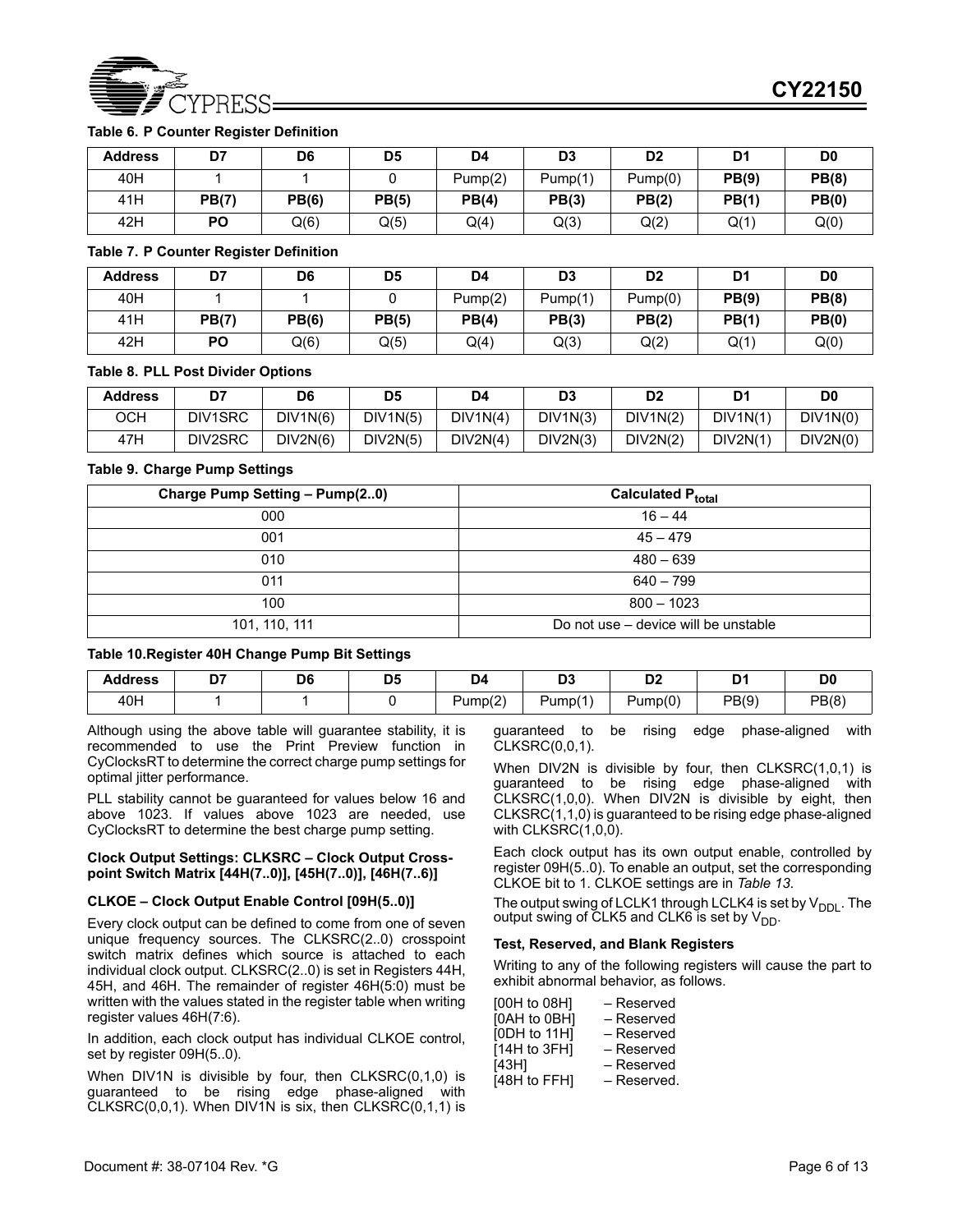

## **Table 11.**

| <b>CLKSRC2</b> | <b>CLKSRC1</b> | <b>CLKSRC0</b> | <b>Definition and Notes</b>                                                                                                                         |
|----------------|----------------|----------------|-----------------------------------------------------------------------------------------------------------------------------------------------------|
|                |                |                | Reference input.                                                                                                                                    |
| 0              | 0              |                | DIV1CLK/DIV1N. DIV1N is defined by register [OCH]. Allowable values for DIV1N are<br>4 to 127. If Divider Bank 1 is not being used, set DIV1N to 8. |
| 0              |                | 0              | DIV1CLK/2. Fixed /2 divider option. If this option is used, DIV1N must be divisible by 4.                                                           |
|                |                |                | DIV1CLK/3. Fixed /3 divider option. If this option is used, set DIV1N to 6.                                                                         |
|                | o              | 0              | DIV2CLK/DIV2N. DIV2N is defined by Register [47H]. Allowable values for DIV2N are<br>4 to 127. If Divider Bank 2 is not being used, set DIV2N to 8. |
|                |                |                | DIV2CLK/2. Fixed /2 divider option. If this option is used, DIV2N must be divisible by 4.                                                           |
|                |                | 0              | DIV2CLK/4. Fixed /4 divider option. If this option is used, DIV2N must be divisible by 8.                                                           |
|                |                |                | Reserved – do not use.                                                                                                                              |

#### **Table 12.**

| <b>Address</b> | D7                  | D6                         | D5             | D4             | D <sub>3</sub> | D <sub>2</sub> | D1        | D <sub>0</sub> |
|----------------|---------------------|----------------------------|----------------|----------------|----------------|----------------|-----------|----------------|
| 44H            | CLKSRC2             | CLKSRC1                    | <b>CLKSRC0</b> | CLKSRC2        | CLKSRC1        | <b>CLKSRC0</b> | CLKSRC2   | CLKSRC1        |
|                | for LCLK1           | for LCLK1                  | for LCLK1      | for LCLK2      | for LCLK2      | for LCLK2      | for LCLK3 | for LCLK3      |
| 45H            | <b>CLKSRC0</b>      | CLKSRC2                    | CLKSRC1        | <b>CLKSRC0</b> | CLKSRC2        | CLKSRC1        | CLKSRC0   | CLKSRC2        |
|                | for LCLK3           | for LCLK4                  | for LCLK4      | for LCLK4      | for CLK5       | for CLK5       | for CLK5  | for CLK6       |
| 46H            | CLKSRC1<br>for CLK6 | <b>CLKSRC0</b><br>for CLK6 |                |                |                |                |           |                |

#### **Table 13.CLKOE Bit Setting**

| <b>Address</b> | --<br>יש | D6<br>$\sim$ | DF<br>υv<br>$\sim$ | ەر             | n.<br>◡<br>$\sim$               | r.<br>◡                     | D4<br>້                      | D0    |
|----------------|----------|--------------|--------------------|----------------|---------------------------------|-----------------------------|------------------------------|-------|
| 09H            |          |              | CLK6<br>____       | CLK5<br>______ | $\sim$<br>$\mathbf{z}$<br>∟CLK4 | C <sub>1</sub> 1/2<br>∟∪∟∧ง | $\bigcap$ $\bigcup$<br>LULNZ | LCLK1 |

## **Programmable Interface Timing**

The CY22150 utilizes a 2-wire serial-interface SDAT and SCLK that operates up to 400 kbits/second in Read or Write mode. The basic Write serial format is as follows.

Start Bit; seven-bit Device Address (DA); R/W Bit; Slave Clock Acknowledge (ACK); eight-bit Memory Address (MA); ACK; eight-bit data; ACK; eight-bit data in MA + 1 if desired; ACK; eight-bit data in MA+2; ACK; etc. until STOP bit.The basic serial format is illustrated in *Figure 3*.

#### **Data Valid**

Data is valid when the Clock is HIGH, and may only be transitioned when the clock is LOW, as illustrated in *Figure 2*.

#### **Data Frame**

Every new data frame is indicated by a start and stop sequence, as illustrated in *Figure 4*.

**Start Sequence** – Start frame is indicated by SDAT going LOW when SCLK is HIGH. Every time a Start signal is given, the next eight-bit data must be the device address (seven bits) and a R/W bit, followed by register address (eight bits) and register data (eight bits).

**Stop Sequence** – Stop frame is indicated by SDAT going HIGH when SCLK is HIGH. A Stop frame frees the bus for writing to another part on the same bus or writing to another random register address.

#### **Acknowledge Pulse**

During Write mode, the CY22150 will respond with an ACK pulse after every eight bits. This is accomplished by pulling the SDAT line LOW during the N\*9<sup>th</sup> clock cycle, as illustrated in *Figure 5.* (N = the number of eight-bit segments transmitted.) During Read mode, the ACK pulse after the data packet is sent is generated by the master.



**Figure 2. Data Valid and Data Transition Periods**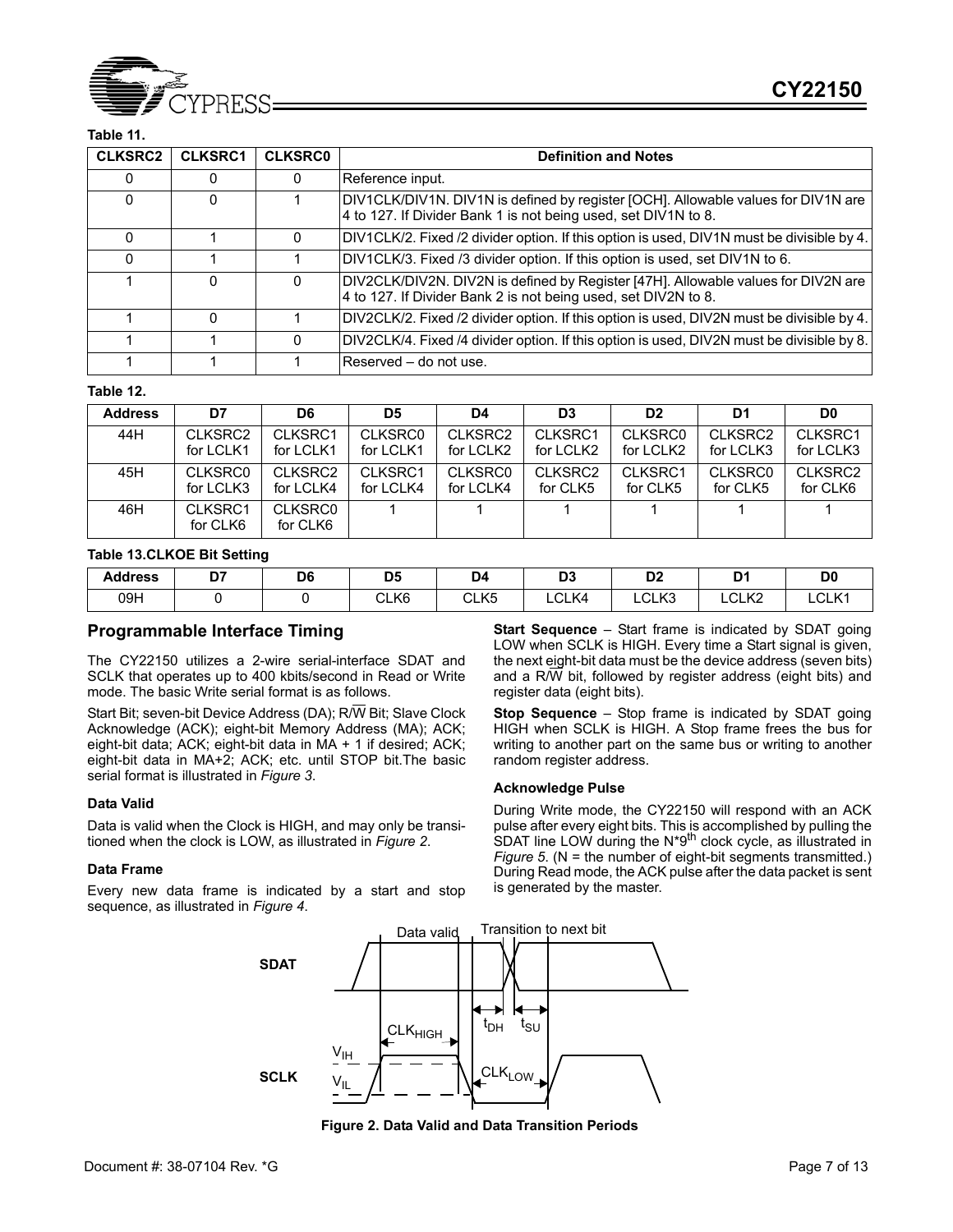



| Figure 5. Frame Format (Device Address, R/W, Register Address, Register Data |  |  |
|------------------------------------------------------------------------------|--|--|

| <b>Parameter</b>                | <b>Description</b>                         | Min. | Max. | Unit       |
|---------------------------------|--------------------------------------------|------|------|------------|
| $t_{\scriptstyle\textrm{SCLK}}$ | Frequency of SCLK                          |      | 400  | <b>kHz</b> |
|                                 | Start mode time from SDA LOW to SCL LOW    | 0.6  |      | μS         |
| $CLK_{LOW}$                     | <b>SCLK LOW period</b>                     | 1.3  |      | μS         |
| $\mathsf{CLK}_{\mathsf{HIGH}}$  | <b>SCLK HIGH period</b>                    | 0.6  |      | μS         |
| t <sub>SU</sub>                 | Data transition to SCLK HIGH               | 100  |      | ns         |
| ι <sub>рн</sub>                 | Data hold (SCLK LOW to data transition)    | 0    |      | ns         |
|                                 | Rise time of SCLK and SDAT                 |      | 300  | ns         |
|                                 | Fall time of SCLK and SDAT                 |      | 300  | ns         |
|                                 | Stop mode time from SCLK HIGH to SDAT HIGH | 0.6  |      | μS         |
|                                 | Stop mode to Start mode                    | 1.3  |      | μS         |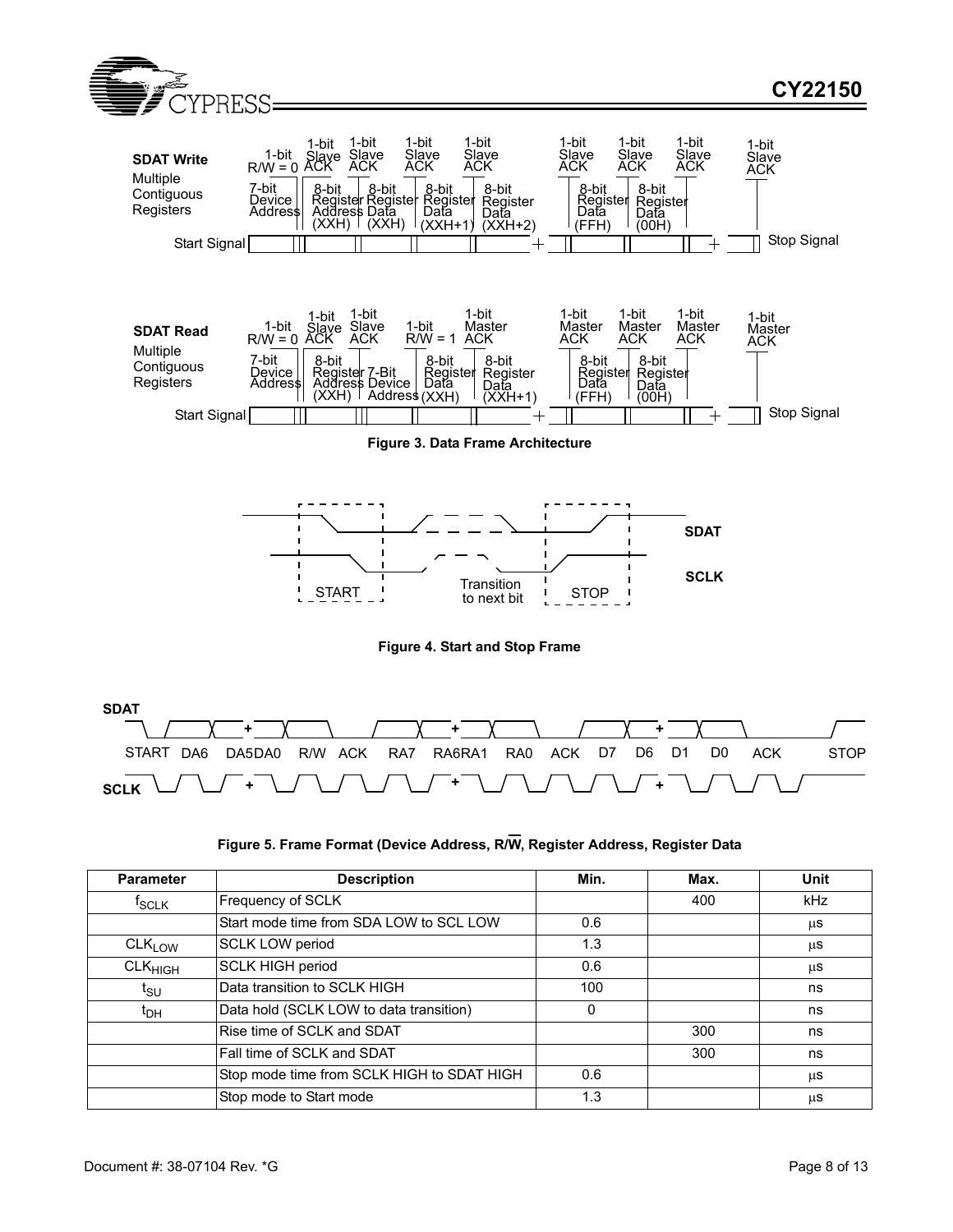

# **Applications**

#### **Controlling Jitter**

Jitter is defined in many ways including: phase noise, long-term jitter, cycle to cycle jitter, period jitter, absolute jitter, and deterministic. These jitter terms are usually given in terms of rms, peak to peak, or in the case of phase noise dBC/Hz with respect to the fundamental frequency.

Power Supply Noise and clock output loading are two major system sources of clock jitter. Power Supply noise can be mitigated by proper power supply decoupling  $(0.1 \mu F \text{ cent})$ cap 0.25") of the clock and ensuring a low impedance ground to the chip. Reducing capacitive clock output loading to a minimum lowers current spikes on the clock edges and thus reduces jitter.

Reducing the total number of active outputs will also reduce jitter in a linear fashion. However, it is better to use two outputs to drive two loads than one output to drive two loads.

## **Test Circuit**

The rate and magnitude that the PLL corrects the VCO frequency is directly related to jitter performance. If the rate is too slow, then long term jitter and phase noise will be poor. Therefore, to improve long-term jitter and phase noise, reducing Q to a minimum is advisable. This technique will increase the speed of the Phase Frequency Detector which in turn drive the input voltage of the VCO. In a similar manner increasing P till the VCO is near its maximum rated speed will also decrease long term jitter and phase noise. For example: Input Reference of 12 MHz; desired output frequency of 33.3 MHz. One might arrive at the following solution: Set  $Q = 3$ ,  $P = 25$ , Post Div = 3. However, the best jitter results will be  $Q = 2$ ,  $P = 50$ , Post Div = 9.

For more information, refer to the application note "*Jitter in PLL-Based Systems: Causes, Effects, and Solutions*" available at http://www.cypress.com/clock/appnotes.html, or contact your local Cypress field applications engineer.





**Figure 8. Peak-to-Peak Jitter**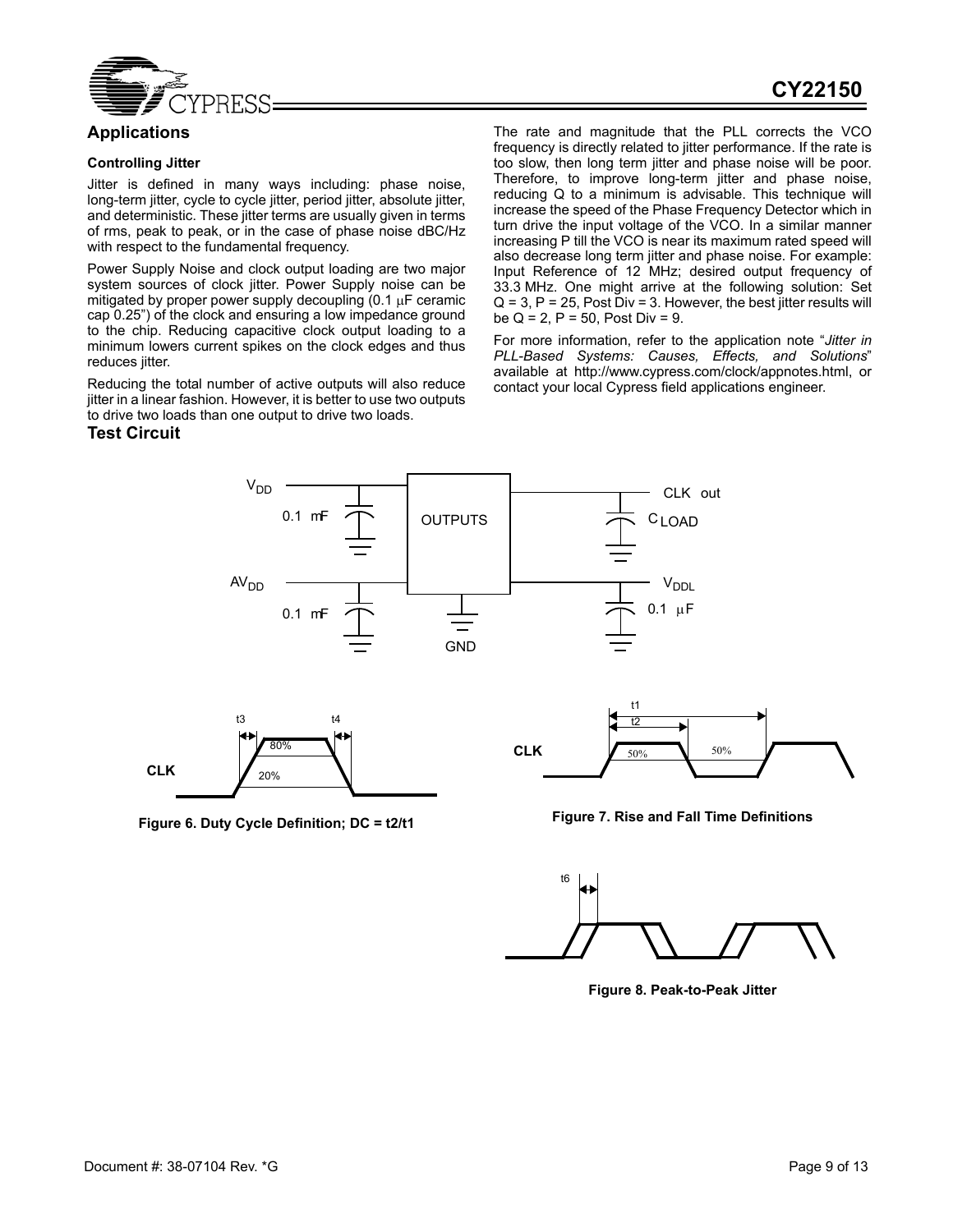

# **Absolute Maximum Conditions**

| <b>Parameter</b> | <b>Description</b>                                    | Min.            | Max.                  | Unit         |
|------------------|-------------------------------------------------------|-----------------|-----------------------|--------------|
| V <sub>DD</sub>  | Supply Voltage                                        | $-0.5$          | 7.0                   | v            |
| V <sub>DDL</sub> | I/O Supply Voltage                                    | $-0.5$          | 7.0                   | V            |
| $T_S$            | Storage Temperature <sup>[2]</sup>                    | $-65$           | 125                   | $^{\circ}$ C |
| $T_{\rm J}$      | Junction Temperature                                  |                 | 125                   | °C           |
|                  | Package Power Dissipation - Commercial Temp           |                 | 450                   | mW           |
|                  | Package Power Dissipation - Industrial Temp           |                 | 380                   | mW           |
|                  | Digital Inputs                                        | $AV_{SS}$ – 0.3 | $AVDD + 0.3$          | V            |
|                  | Digital Outputs referred to $V_{DD}$                  | $V_{SS} - 0.3$  | $V_{DD}$ + 0.3        | v            |
|                  | Digital Outputs referred to V <sub>DDL</sub>          | $V_{SS} - 0.3$  | $V_{\text{DDL}}$ +0.3 | v            |
| <b>ESD</b>       | Static Discharge Voltage per MIL-STD-833, Method 3015 |                 | 2000                  | ν            |

# **Recommended Operating Conditions**

| <b>Parameter</b>           | <b>Description</b>                                                                                  | Min.  | Typ. | Max.  | <b>Unit</b> |
|----------------------------|-----------------------------------------------------------------------------------------------------|-------|------|-------|-------------|
| $V_{DD}$                   | <b>Operating Voltage</b>                                                                            | 3.135 | 3.3  | 3.465 | v           |
| VDDL <sub>HI</sub> [3]     | <b>Operating Voltage</b>                                                                            | 3.135 | 3.3  | 3.465 | v           |
| $VDDL1 O^{[3]}$            | <b>Operating Voltage</b>                                                                            | 2.375 | 2.5  | 2.625 | v           |
| $\mathsf{T}_{\mathsf{AC}}$ | Ambient Commercial Temp                                                                             | 0     |      | 70    | °C          |
| $T_{AI}$                   | Ambient Industrial Temp                                                                             | $-40$ |      | 85    | $^{\circ}C$ |
| $C_{\text{LOAD}}$          | Max. Load Capacitance, $V_{DD}/V_{DDL} = 3.3V$                                                      |       |      | 15    | pF          |
| $C_{\mathsf{LOAD}}$        | Max. Load Capacitance, $V_{\text{DDI}} = 2.5V$                                                      |       |      | 15    | рF          |
| <sup>T</sup> REFD          | Driven REF                                                                                          |       |      | 133   | <b>MHz</b>  |
| <sup>T</sup> REFC          | <b>Crystal REF</b>                                                                                  | 8     |      | 30    | MHz         |
| t <sub>PU</sub>            | Power-up time for all VDDs to reach minimum<br>specified voltage (power ramps must be<br>monotonic) | 0.05  |      | 500   | ms          |

# **DC Electrical Characteristics**

| Parameter <sup>[4]</sup>              | Name                                             | <b>Description</b>                                        | Min. | Typ. | Max. | <b>Unit</b> |
|---------------------------------------|--------------------------------------------------|-----------------------------------------------------------|------|------|------|-------------|
| $I$ OH3.3                             | Output High Current                              | $V_{OH}$ = $V_{DD}$ – 0.5, $V_{DD}/V_{DDL}$ = 3.3V (sink) | 12   | 24   |      | mA          |
| I <sub>OL3.3</sub>                    | <b>Output Low Current</b>                        | $V_{OL} = 0.5$ , $V_{DD}/V_{DDL} = 3.3V$ (source)         | 12   | 24   |      | mA          |
| I <sub>OH2.5</sub>                    | Output High Current                              | $V_{OH} = V_{DDL} - 0.5$ , $V_{DDL} = 2.5V$ (source)      | 8    | 16   |      | mA          |
| I <sub>OL2.5</sub>                    | <b>Output Low Current</b>                        | $V_{OL}$ = 0.5, $V_{DDL}$ = 2.5V (sink)                   | 8    | 16   |      | mA          |
| $V_{\text{IH}}$                       | Input High Voltage                               | CMOS levels, 70% of V <sub>DD</sub>                       | 0.7  |      |      | $V_{DD}$    |
| $V_{IL}$                              | Input Low Voltage                                | CMOS levels, 30% of $V_{DD}$                              |      |      | 0.3  | $V_{DD}$    |
| $C_{\text{IN}}$                       | Input Capacitance                                | <b>SCLK and SDAT Pins</b>                                 |      |      | 7    | pF          |
| $I_{\mathsf{IZ}}$                     | Input Leakage Current                            | <b>SCLK and SDAT Pins</b>                                 |      | 5    |      | μA          |
| <b>V<sub>HYS</sub></b>                | <b>Hysteresis of Schmitt</b><br>triggered inputs | <b>SCLK and SDAT Pins</b>                                 | 0.05 |      |      | $V_{DD}$    |
| $I_{\text{VDD}}^{[5,6]}$              | <b>Supply Current</b>                            | $AVDD/VDD Current$                                        |      | 45   |      | mA          |
| $I_{\text{VDDL}3.3}$ <sup>[5,6]</sup> | <b>Supply Current</b>                            | $V_{DDL}$ Current ( $V_{DDL}$ = 3.465V)                   |      | 25   |      | mA          |
| $I_{\sf VDDL2.5}$ [5,6]               | <b>Supply Current</b>                            | $V_{\text{DDL}}$ Current ( $V_{\text{DDL}}$ = 2.625V)     |      | 17   |      | mA          |

#### **Notes:**

2. Rated for 10 years.

3. V<sub>DDL</sub>is only specified and characterized at  $3.3V \pm 5%$  and 2.5V  $\pm 5%$ . V<sub>DDL</sub>may be powered at any value between 3.465V and 2.375V.

4. Not 100% tested.<br>5. I<sub>VDD</sub> currents specified for two CLK outputs running at 125 MHz, two LCLK outputs running at 80 MHz, and two LCLK outputs running at 66.6 MHz.<br>6. Use CyClocksRT to calculate actual I<sub>VDD</sub> and I<sub>VDDL</sub>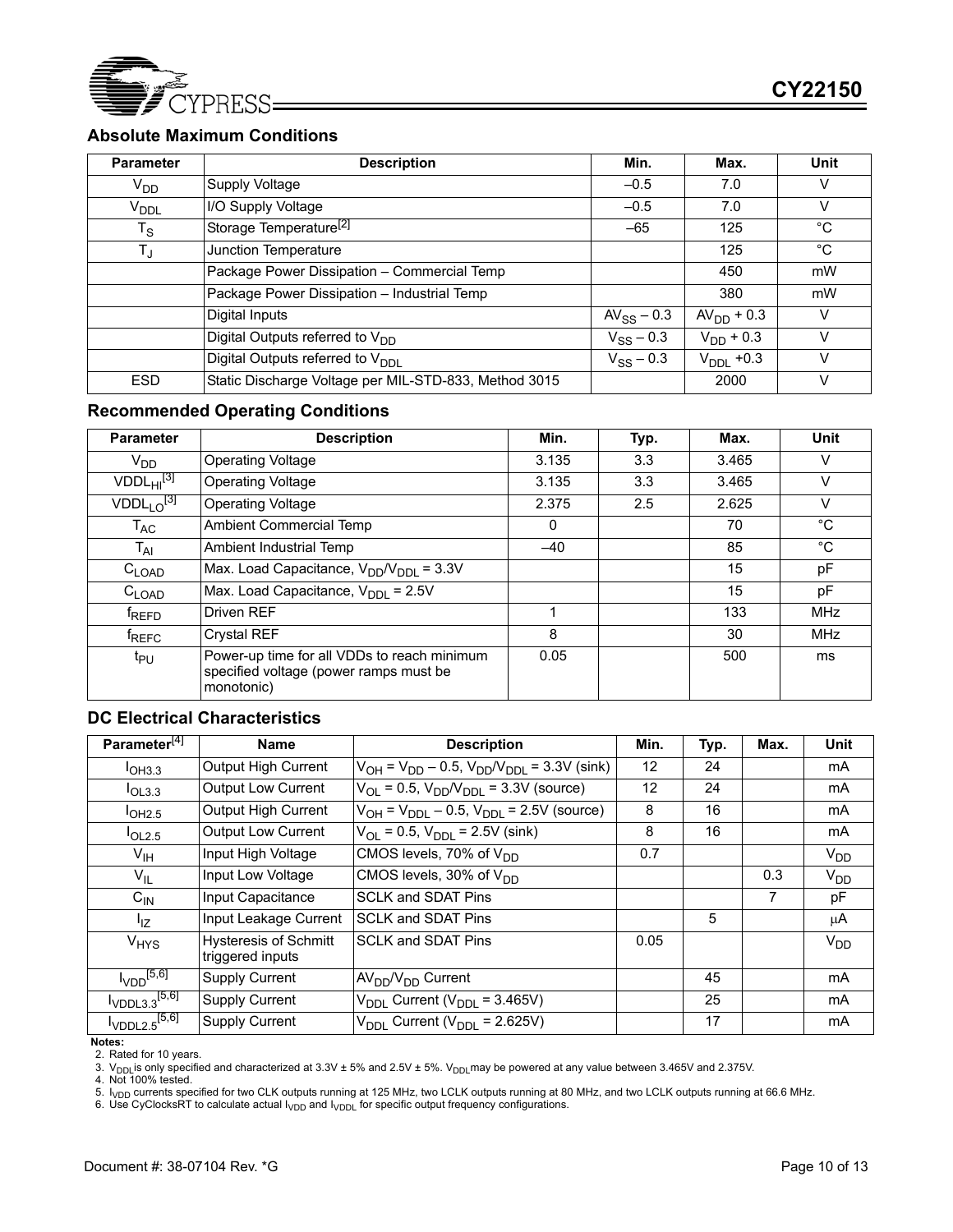

# **AC Electrical Characteristics**

| Parameter <sup>[7]</sup> | <b>Name</b>                                          | <b>Description</b>                                                                               | Min.                   | Typ. | Max.  | Unit          |
|--------------------------|------------------------------------------------------|--------------------------------------------------------------------------------------------------|------------------------|------|-------|---------------|
| t1                       | Output Frequency,                                    | Clock output limit, 3.3V                                                                         | $0.08(80 \text{ kHz})$ |      | 200   | <b>MHz</b>    |
|                          | Commercial Temp                                      | Clock output limit, 2.5V                                                                         | 0.08 (80 kHz)          |      | 166.6 | <b>MHz</b>    |
|                          | Output Frequency,                                    | Clock output limit, 3.3V                                                                         | $0.08$ (80 kHz)        |      | 166.6 | <b>MHz</b>    |
|                          | Industrial Temp                                      | Clock output limit, 2.5V                                                                         | 0.08 (80 kHz)          |      | 150   | <b>MHz</b>    |
| $t2_{LO}$                | Output Duty Cycle                                    | Duty cycle is defined in Figure 6; t1/t2<br>fOUT < 166 MHz, 50% of $V_{DD}$                      | 45                     | 50   | 55    | $\frac{0}{0}$ |
| t2 <sub>H1</sub>         | Output Duty Cycle                                    | Duty cycle is defined in Figure 6; t1/t2<br>fOUT > 166 MHz, 50% of $V_{DD}$                      | 40                     | 50   | 60    | $\frac{0}{0}$ |
| $t3_{LO}$                | Rising Edge Slew<br>Rate ( $V_{\text{DDI}}$ = 2.5V)  | Output clock rise time, $20\% - 80\%$ of $V_{\text{DDI}}$ .<br>Defined in Figure 7.              | 0.6                    | 1.2  |       | V/ns          |
| t4 <sub>l O</sub>        | Falling Edge Slew<br>Rate ( $V_{\text{DDI}}$ = 2.5V) | Output dlock fall time, $80\% - 20\%$ of $V_{\text{DDI}}$ .<br>Defined in Figure 7.              | 0.6                    | 1.2  |       | V/ns          |
| t3 <sub>H1</sub>         | Rising Edge Slew<br>Rate ( $V_{\text{DDI}}$ = 3.3V)  | Output dlock rise time, 20% – 80% of<br>V <sub>DD</sub> /V <sub>DDI</sub> . Defined in Figure 7. | 0.8                    | 1.4  |       | V/ns          |
| t4 <sub>HI</sub>         | Falling Edge Slew<br>Rate ( $V_{\text{DDI}}$ = 3.3V) | Output dlock fall time, 80% - 20% of<br>V <sub>DD</sub> /V <sub>DDI</sub> . Defined in Figure 7. | 0.8                    | 1.4  |       | V/ns          |
| $t5^{[8]}$               | Skew                                                 | Output-output skew between related outputs.                                                      |                        |      | 250   | ps            |
| $t6^{19}$                | Clock Jitter                                         | Peak-to-peak period jitter                                                                       |                        | 250  |       | ps            |
| t10                      | <b>PLL Lock Time</b>                                 |                                                                                                  |                        | 0.30 | 3     | ms            |

## **Device Characteristics**

| <b>Parameter</b> | Name             | <b>Value</b> | Unit        |
|------------------|------------------|--------------|-------------|
| UJA              | theta JA         | ∣∣∪          | °C/W        |
| Complexity       | Transistor Count | 74,600       | transistors |

# **Ordering Information**

| <b>Ordering Code</b>            | Package Type                  | <b>Operating Range</b>                            | <b>Operating Voltage</b> |
|---------------------------------|-------------------------------|---------------------------------------------------|--------------------------|
| CY22150FC                       | 16-lead TSSOP                 | Commercial (0 to $70^{\circ}$ C)                  | 3.3V                     |
| CY22150FCT                      | 16-lead TSSOP - Tape and Reel | Commercial (0 to 70°C)                            | 3.3V                     |
| CY22150FI                       | 16-lead TSSOP                 | Industrial $(-40 \text{ to } 85^{\circ}\text{C})$ | 3.3V                     |
| CY22150ZC-xxx <sup>[10]</sup>   | 16-lead TSSOP                 | Commercial (0 to 70°C)                            | 3.3V                     |
| CY22150ZC-xxxT <sup>[10]</sup>  | 16-lead TSSOP - Tape and Reel | Commercial (0 to 70°C)                            | 3.3V                     |
| CY22150ZI-xxx <sup>[10]</sup>   | 16-lead TSSOP                 | Industrial (-40 to 85°C)                          | 3.3V                     |
| CY22150ZI-xxxT <sup>[10]</sup>  | 16-lead TSSOP- Tape and Reel  | Industrial (-40 to 85°C)                          | 3.3V                     |
| CY3672                          | FTG Development System        |                                                   |                          |
| CY3672ADP000                    | CY22150F Socket               |                                                   |                          |
| <b>Lead Free</b>                |                               |                                                   |                          |
| CY22150FZXC                     | 16-lead TSSOP                 | Commercial (0 to 70°C)                            | 3.3V                     |
| CY22150FZXCT                    | 16-lead TSSOP - Tape and Reel | Commercial (0 to 70°C)                            | 3.3V                     |
| CY22150FZXI                     | 16-lead TSSOP                 | Industrial (-40 to 85°C)                          | 3.3V                     |
| CY22150FZXIT                    | 16-lead TSSOP - Tape and Reel | Industrial (-40 to 85°C)                          | 3.3V                     |
| CY22150ZXC-xxx <sup>[10]</sup>  | 16-lead TSSOP                 | Commercial (0 to 70°C)                            | 3.3V                     |
| CY22150ZXC-xxxT <sup>[10]</sup> | 16-lead TSSOP- Tape and Reel  | Commercial (0 to 70°C)                            | 3.3V                     |
| CY22150ZXI-xxx <sup>[10]</sup>  | 16-lead TSSOP                 | Industrial (-40 to 85°C)                          | 3.3V                     |
| CY22150ZXI-xxxT <sup>[10]</sup> | 16-lead TSSOP- Tape and Reel  | Industrial (-40 to 85°C)                          | 3.3V                     |

**Notes:** 

7. Not 100% tested, guaranteed by design. 8. Skew value guaranteed when outputs are generated from the same divider bank. See Logic Diagram for more information.

9. Jitter measurement will vary. Actual jitter is dependent on XIN jitter and edge rate, number of active outputs, output frequencies, V<sub>DDL</sub>, (2.5V or 3.3V jitter in<br>PLL-Based Systems: Causes, Effects, and Solutions," ava

tions engineer).<br>10. The CY22150ZC-xxx and CY22150ZI-xxx are factory programmed configurations. Factory programming is available for high-volume design opportunities of<br>100Ku/year or more in production. For more details, c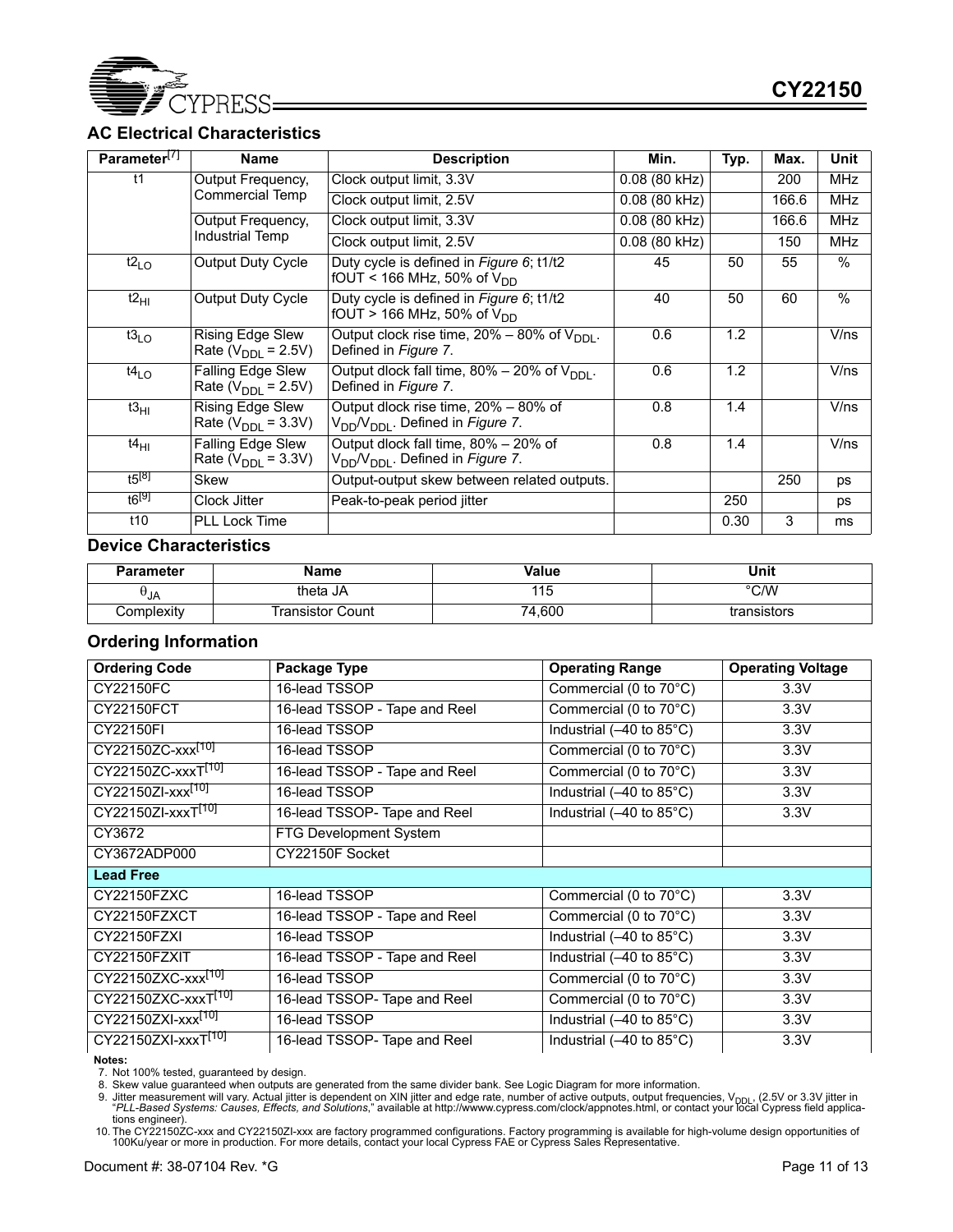

# **Package Diagram**

**16-lead TSSOP 4.40 MM Body Z16.173**



DIMENSIONS IN MM[INCHES] MIN.

MAX.

REFERENCE JEDEC MO-153

PACKAGE WEIGHT 0.05 gms

| PART#                |                           |  |  |  |
|----------------------|---------------------------|--|--|--|
| Z <sub>16</sub> .173 | STANDARD PKG.             |  |  |  |
|                      | $ZZ16.173$ LEAD FREE PKG. |  |  |  |



BP Microsystems is a trademark of BP Microsystems. HiLo Systems is a trademark of Hi-Lo Systems, Inc. CyClocks is a trademark of Cypress Semiconductor. All product and company names mentioned in this document are the trademarks of their respective holders.

© Cypress Semiconductor Corporation, 2004. The information contained herein is subject to change without notice. Cypress Semiconductor Corporation assumes no responsibility for the use of any circuitry other than circuitry embodied in a Cypress product. Nor does it convey or imply any license under patent or other rights. Cypress products are not warranted nor intended to be<br>used for medical, life suppor products for use as critical components in life-support systems where a malfunction or failure may reasonably be expected to result in significant injury to the user. The inclusion of Cypress products in life-support systems application implies that the manufacturer assumes all risk of such use and in doing so indemnifies Cypress against all charges.